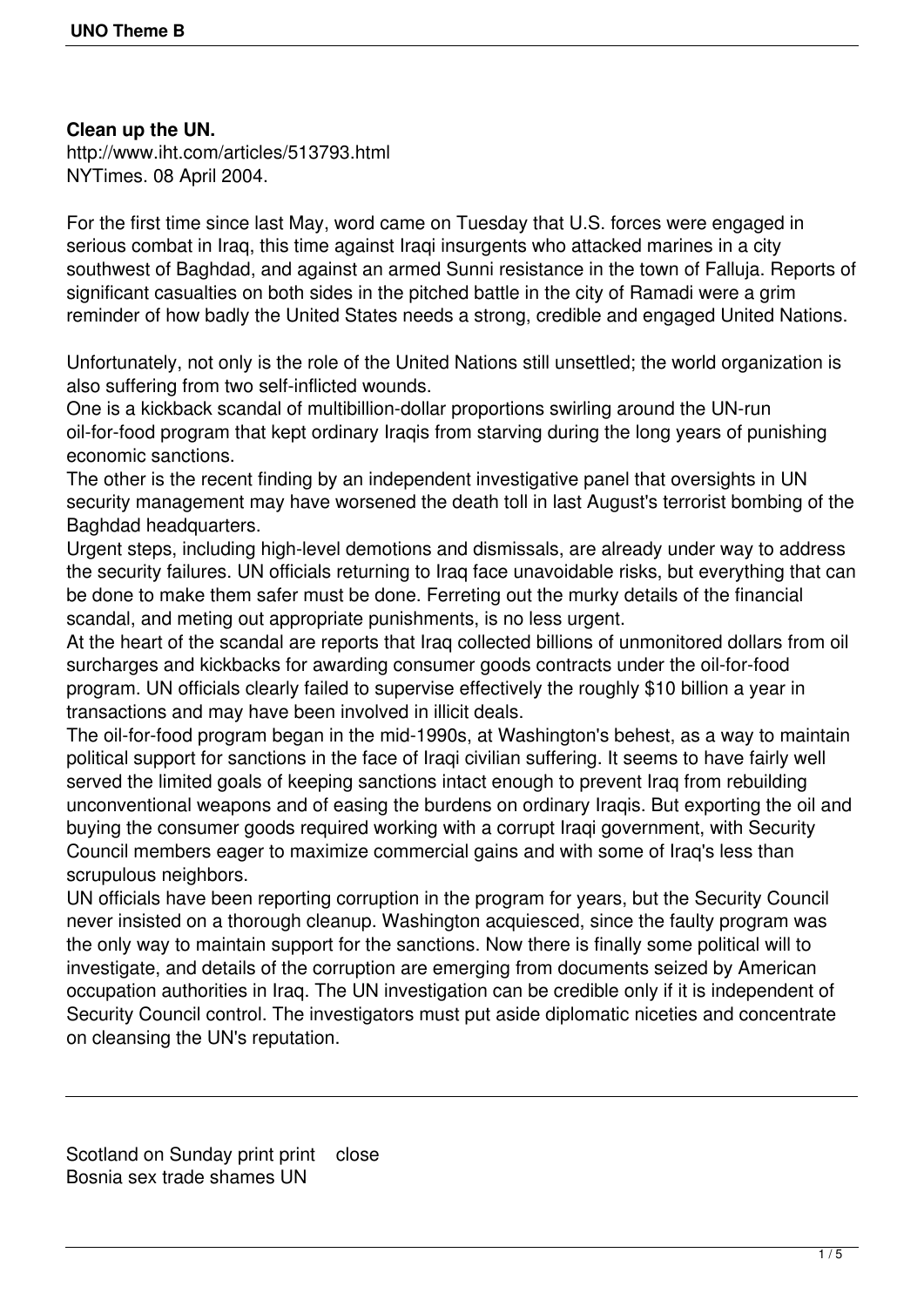Sun 9 Feb 2003. This article:http://news.scotsman.com/international.cfm?id=160672003 The Balkans:http://news.scotsman.com/topics.cfm?tid=765 DOMINIC HIPKINS IN ZAGREB

A SENIOR United Nations official is demanding that her colleagues involved in the sex trade in Bosnia should be stripped of their immunity and prosecuted.

Madeleine Rees, the UN High Commissioner for Human Rights in Bosnia, has broken ranks to demand that UN officials, international peacekeepers and police who are involved in sex crimes be brought to justice in their home countries.

Speaking exclusively to Scotland on Sunday, the British lawyer has also launched an outspoken attack on her former boss. She accuses Jacques Paul Klein, the former head of the UN Mission in Bosnia, of not taking UN complicity in the country's burgeoning sex trade seriously enough. In recent years there has been a massive increase in the trafficking of women in Bosnia, including girls as young as 12. The women are taken from their homes in eastern Europe by organised criminal gangs and brought to Bosnia, where they are forced into prostitution. The trade in these so-called 'sex slaves' hardly existed until the mid-1990s. It was fuelled by the arrival of tens of thousands of predominantly male UN personnel in the wake of the signing of the Dayton Peace Accord by Bosnia, Croatia and Yugoslavia in 1995.

Rees said: " Visiting brothels where women have been gang-raped into submission, into slavery, is not part of the UN's mandate.

"Without an enforceable code of conduct, immunity often means impunity. We should look at ways of waiving that immunity.

& auot; I would be very happy to see the possibility of prosecutions for rape or assault in the UK. There is no question this should happen. & quot;

Rees, who has served in Bosnia since 1998, said she had encountered stiff opposition from western officials in her attempts to tackle the trafficking of women.

& quot; They don't want to know about it, & quot; she said.

"There is this whole 'boys will be boys' attitude about men visiting brothels. There's a culture inside the UN where you can't criticise it. That goes all the way to the top. & quot: Referring to Klein, she added: " He doesn't take this issue at all seriously. "

Last year, Rees testified in support of Kathryn Bolkovac, a UN police officer who was sacked for exposing the sexual abuse of women and children in Bosnia by her colleagues.

Bolkovac's former employer DynCorp, an American security firm which supplied staff to the UN, was forced to pay £110,000 in compensation.

The chairman of the British employment tribunal which heard the case described DynCorp as & au ot: callous, spiteful and vindictive & quot:..

Bolkovac had revealed UN peacekeepers went to nightclubs where young girls were forced to dance naked and have sex with customers, and that UN personnel and international aid workers were linked to prostitution rings in the Balkans. At the time, Rees described it as " the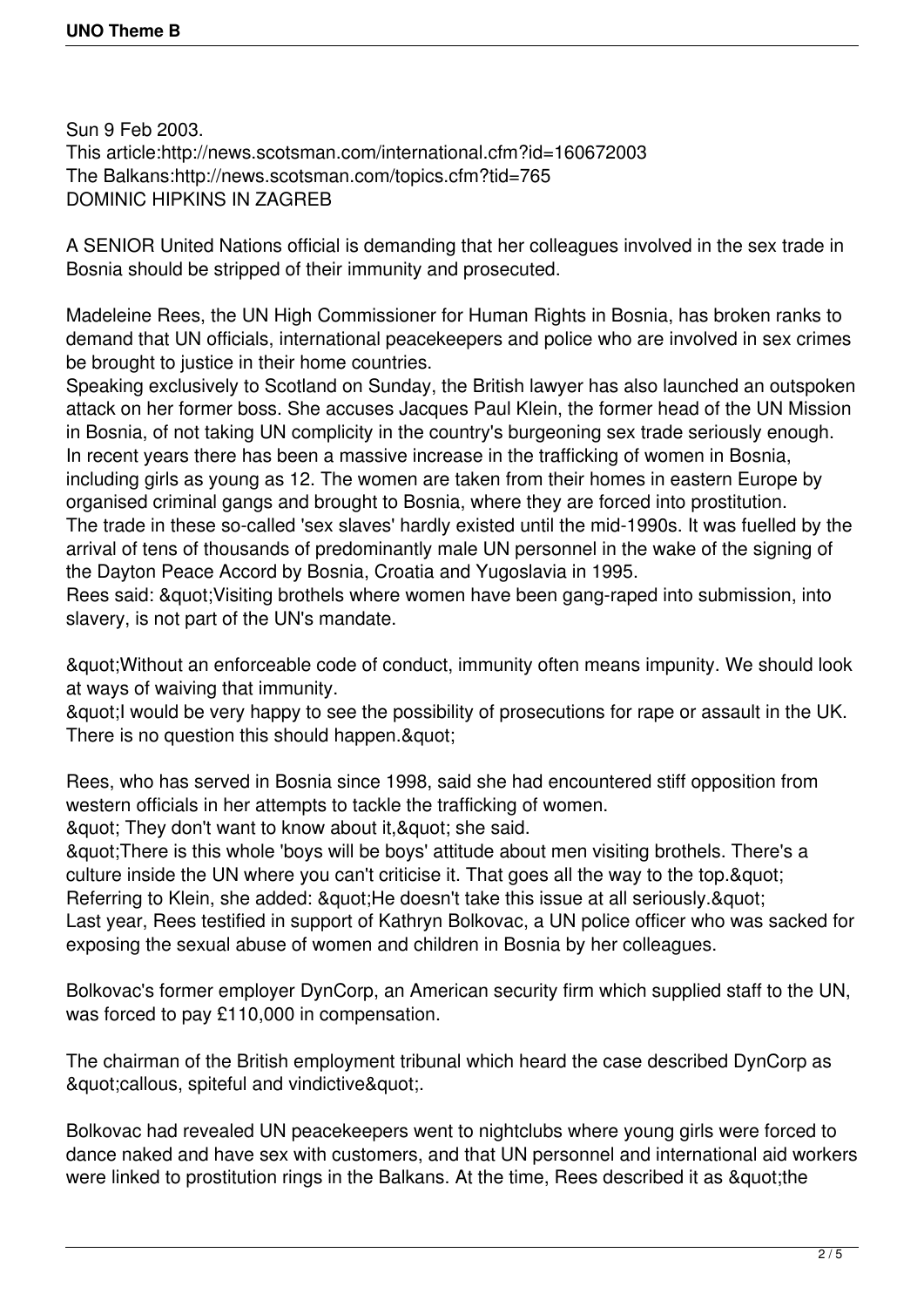biggest cover-up I have ever seen", adding that she believed 30% of those visiting Bosnia's brothels were UN personnel, peacekeepers or aid workers.

DynCorp insists it has the highest ethical standards of business & quot and encourages employees to speak openly".

However, Rees said the private defence contractors, whose British office is based in Salisbury, should be banned from the country.

 $&$ quot:DynCorp... should not be allowed anywhere near Bosnia, &quot: she said.

In January, a 500 strong European Union police force replaced the UN's 1,800 member multinational International Police Task Force (IPTF).

Dedicated anti-trafficking teams were formed and assigned to raid nightclubs across Bosnia suspected of operating forced prostitution rackets.

Rees said the counter-trafficking efforts had mostly been a failure. & quot; They were basically for show and completely amateurish, & quot; she said.

Referring to the EU police force, Rees added: & quot; They are still very much on probation. These men must understand that going into brothels is illegal in Bosnia. The sex is not consensual if the woman is a 13-year-old girl trafficked from Moldova."

Although there have been many cases of police officers being sent home in disgrace for their involvement in the sex trade, the UN can only remove them from service and is powerless to prosecute them. It is up to member countries to take any further action.

Rees said: " People will say the UN is not practising what it preaches. It is double standards, and it looks like western imperialism. Brothel raids find UN police inside, and then no one is prosecuted. The UK is prosecuting no one.

& quot; If you send people home, countries get wild. But if you don't enforce the rules, you can't serve in the United Nations. & quot;

Human Rights Watch is equally downbeat in its assessment.

A spokesman for the organisation said: " Foreign nationals serving in Bosnia enjoy almost complete immunity. It was assumed countries would prosecute and discipline their citizens upon their return home from for crimes committed in Bosnia and Herzegovina. This has rarely happened in practice."

Soldiers from S-FOR, or Stabilisation Force, Bosnia's 18,000 strong Nato-led peacekeeping force, were granted & quot; immunity from personal arrest or detention & quot; by the November 1995 Dayton Treaty which authorised their deployment.

S-FOR troops are banned from attending brothels but Rees said the marketing strategy of suspected new brothels opening near S-FOR bases makes it clear who they are catering for. & aupt: Outside the Russians' base, there is a brothel called Odessa, & quot; she explained. By the Americans', its Texas or Philadelphia. There's even an El Cid near the Spanish base. While there are foreign troops in Bosnia, there will be always demand for trafficked women. & quot;

Last night, Jan Oskar Solnes, spokesman for the European Union Police Mission in Bosnia and Herzegovina, said: & quot; Its correct we have diplomatic immunity, but I imagine any incident [of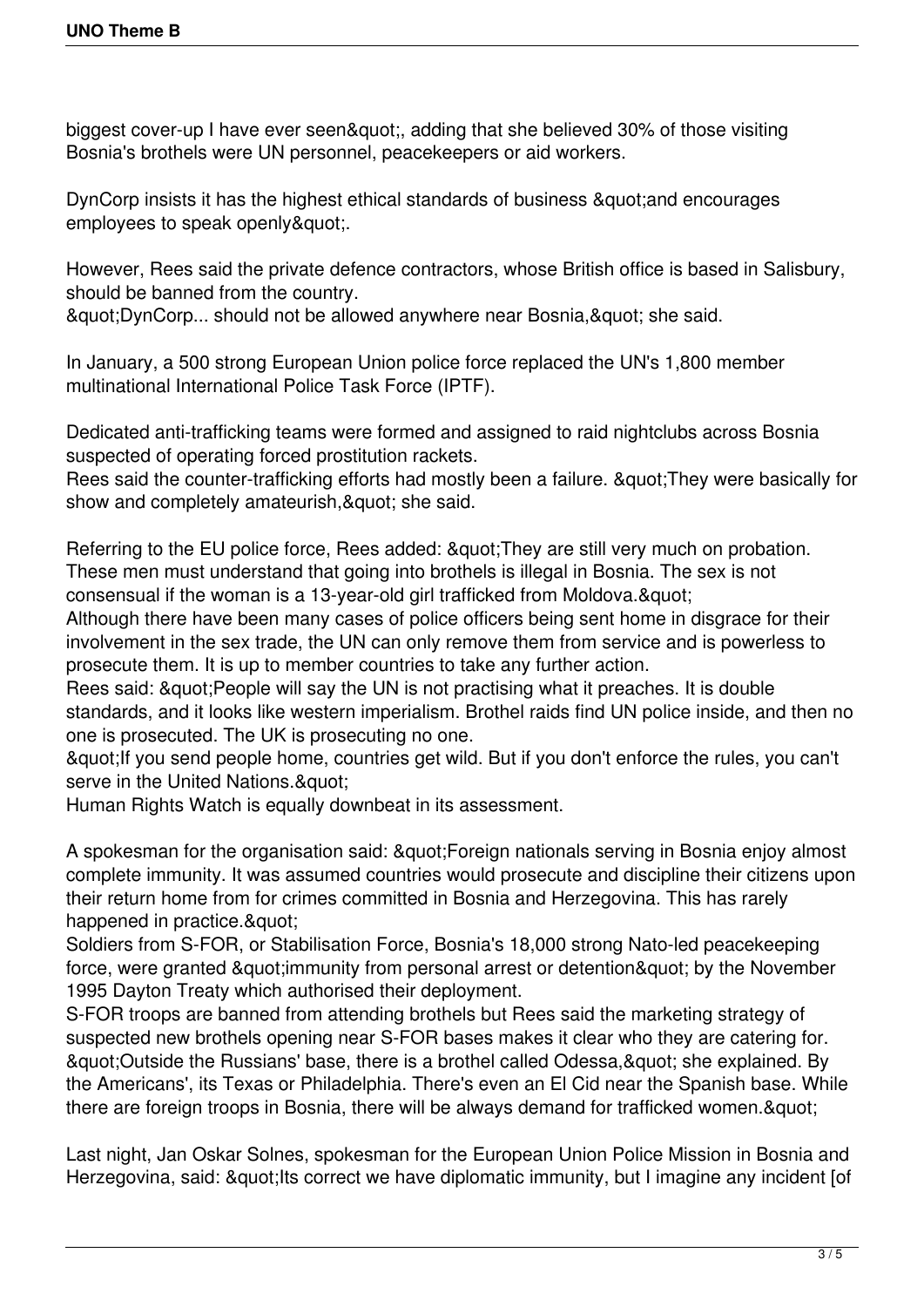sexual misconduct] would be a personal rather than professional matter.

"We have a zero tolerance approach to this issue and anyone involved will be removed from the mission."

Kirsten Haupt, spokeswoman for the United Nations Liaison Office (UNLO) in Bosnia, dismissed Rees's claim that Jacques Paul Klein had not taken the illegal sex trade seriously.

She said: & quot; All cases have been thoroughly investigated. We have sent a number of officers home. There is absolutely no toleration of a 'boys will be boys' attitude here. & quot: Klein left Bosnia on February 1 and is no longer working for the UN. He is understood to be on holiday in the United States, and could not be contacted by Scotland on Sunday.

Yesterday, a spokesman for DynCorp said: " We do not make it a practice to comment on opinions.

"However, we are familiar with previous public statements Ms Rees has made about involuntary servitude and DynCorp continues to share her concerns for women held against their will in Bosnia, just as we condemn all human rights abuses anywhere in the world. & quot; This article:http://news.scotsman.com/international.cfm?id=160672003

The Balkans:http://news.scotsman.com/topics.cfm?tid=765

Explosive growth internationally in trafficking of women and children for sex trade http://www.wsws.org/articles/2000/jun2000/traf-j08\_prn.shtml

By Julie Hyland. 8 June 2000

Economic and social breakdown has fuelled an explosion in the trafficking of women and children internationally for the sex trade, according to recently published reports. Last month the International Organisation for Migration (IOM) reported that sex trafficking in Kosovo had mushroomed since the end of NATO's bombing of Serbia and accused the UN and other agencies of fuelling a trade in forced prostitution. The IOM complain that UN and international aid agency staff are frequent visitors to the province's burgeoning brothel trade, disguised as bars and nightclubs. Many of the women have been press-ganged into sex work. Pasquale Lupoli, IOM's head in Kosovo, said the organisation had rescued more than 50 women in the province since last October, but that figure was just & quot; the tip of the iceberg&quot:.

According to the IOM, more than 50 percent of the women forced to work as prostitutes in Kosovo are from the former Soviet republic of Moldova and more than two-thirds have never worked in prostitution before. Nearly all had been promised decent employment in the West, but once they left home their passports were taken from them and they were sold to pimps for between \$500 and \$1,500.

Lupoli said that such trafficking is increasing internationally. The IOM estimates that up to 500,000 women a year are brought into Western Europe and forced into the sex industry. Other estimates place the figure as high as one million. Increasingly restrictive immigration laws in the West have helped to the fuel the trade, Lupoli continued, as people desperate to leave conditions of poverty and deprivation resort to illegal means and criminal gangs.

Those traded come from some of the poorest regions in the world. In the US, for example, an estimated 50,000 women are trafficked every year from " feeder" points in the Ukraine, Albania, the Philippines, Thailand, Mexico and Nigeria. The problem is growing in